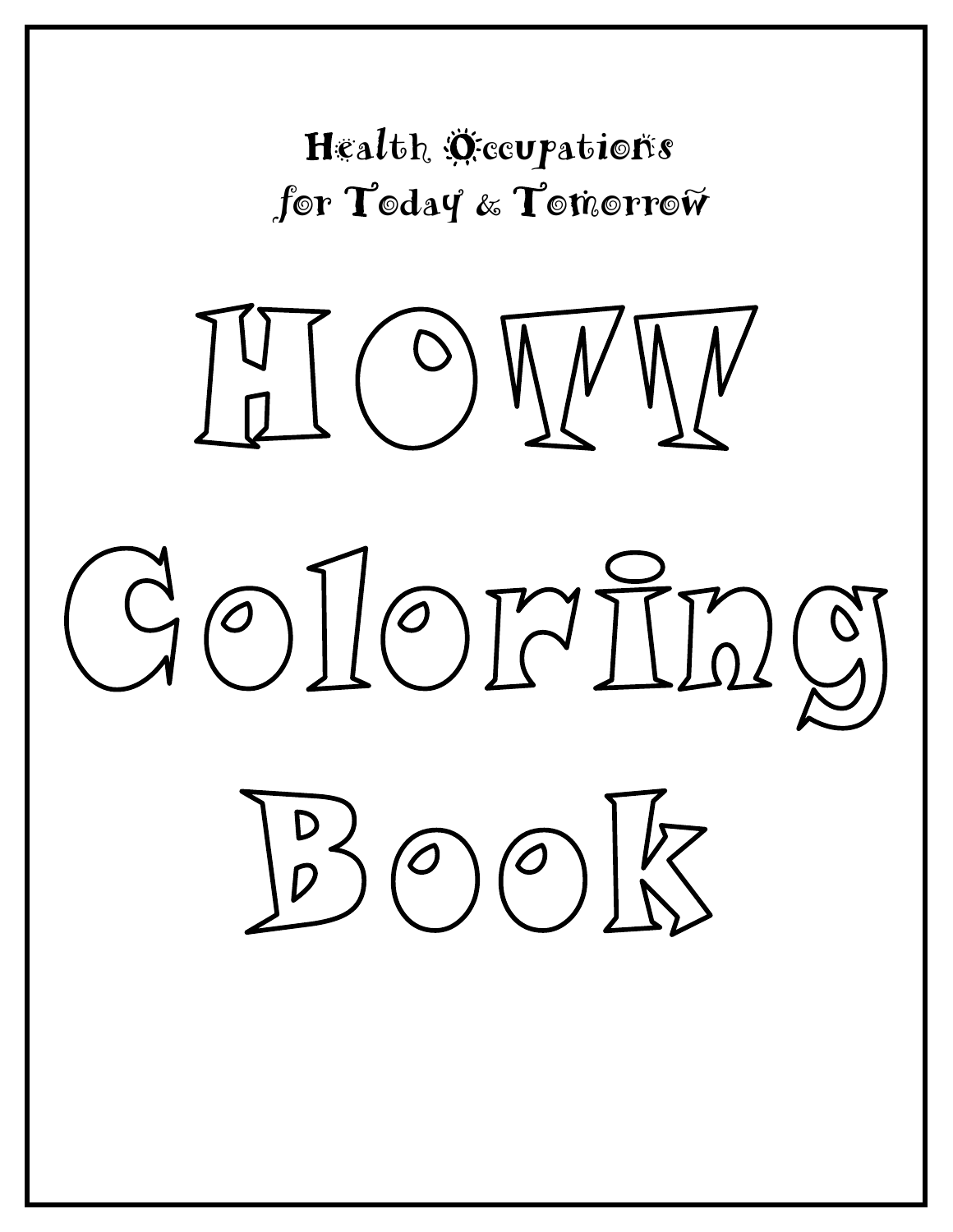| Name:                                                                                                                                                                                                                                                                           | <b>School: School: Property</b>                     |  |
|---------------------------------------------------------------------------------------------------------------------------------------------------------------------------------------------------------------------------------------------------------------------------------|-----------------------------------------------------|--|
|                                                                                                                                                                                                                                                                                 | Teacher: _____________<br>Grade: __________________ |  |
|                                                                                                                                                                                                                                                                                 |                                                     |  |
|                                                                                                                                                                                                                                                                                 |                                                     |  |
| <b>Pharmacists</b> are doctors who give people medicine if they are<br>sick to make them feel better. They mix things to make<br>medicine. They tell people how much to take, when to take it,<br>and what the medicine will do for them.<br>Source: www.knowitall.org/kidswork |                                                     |  |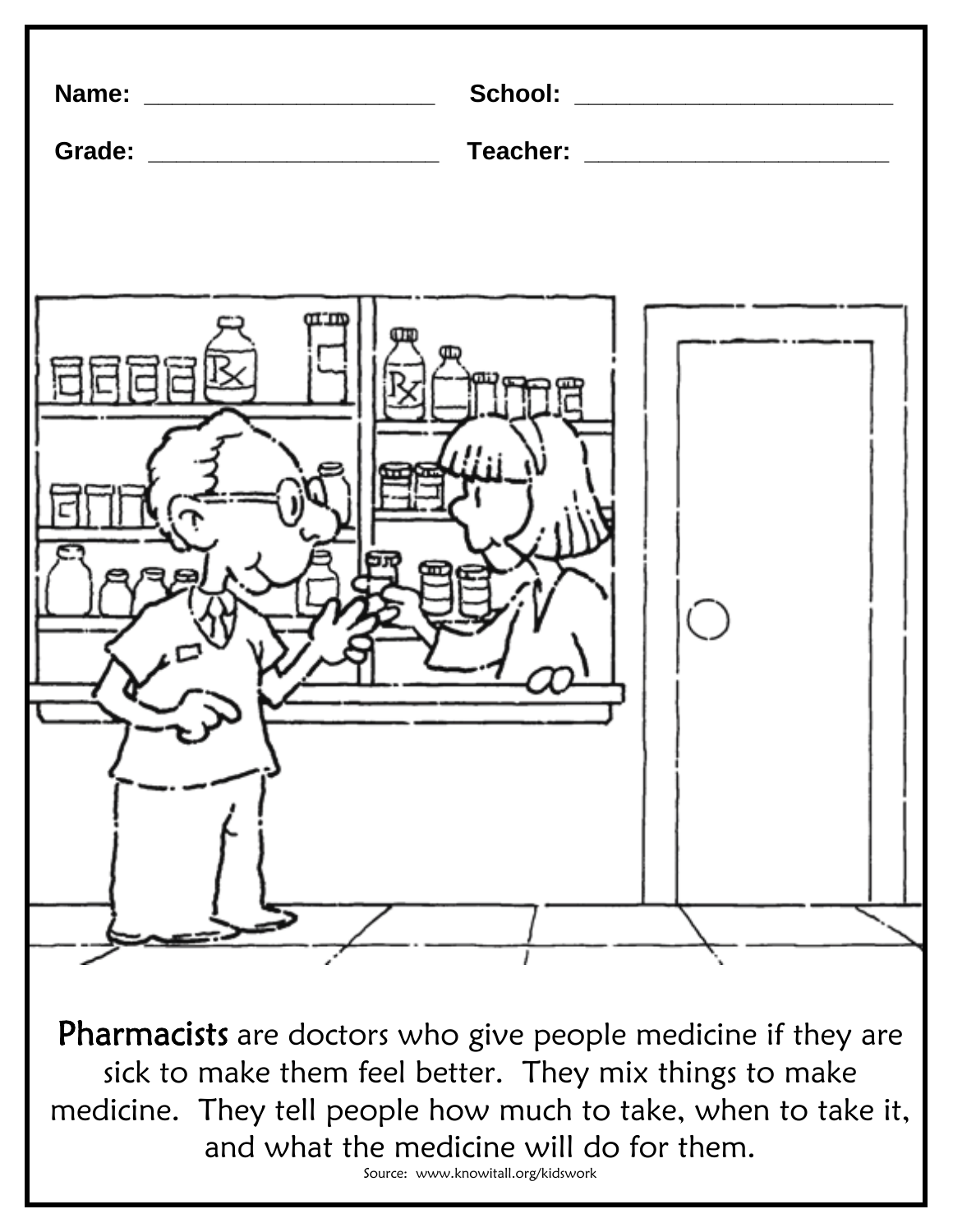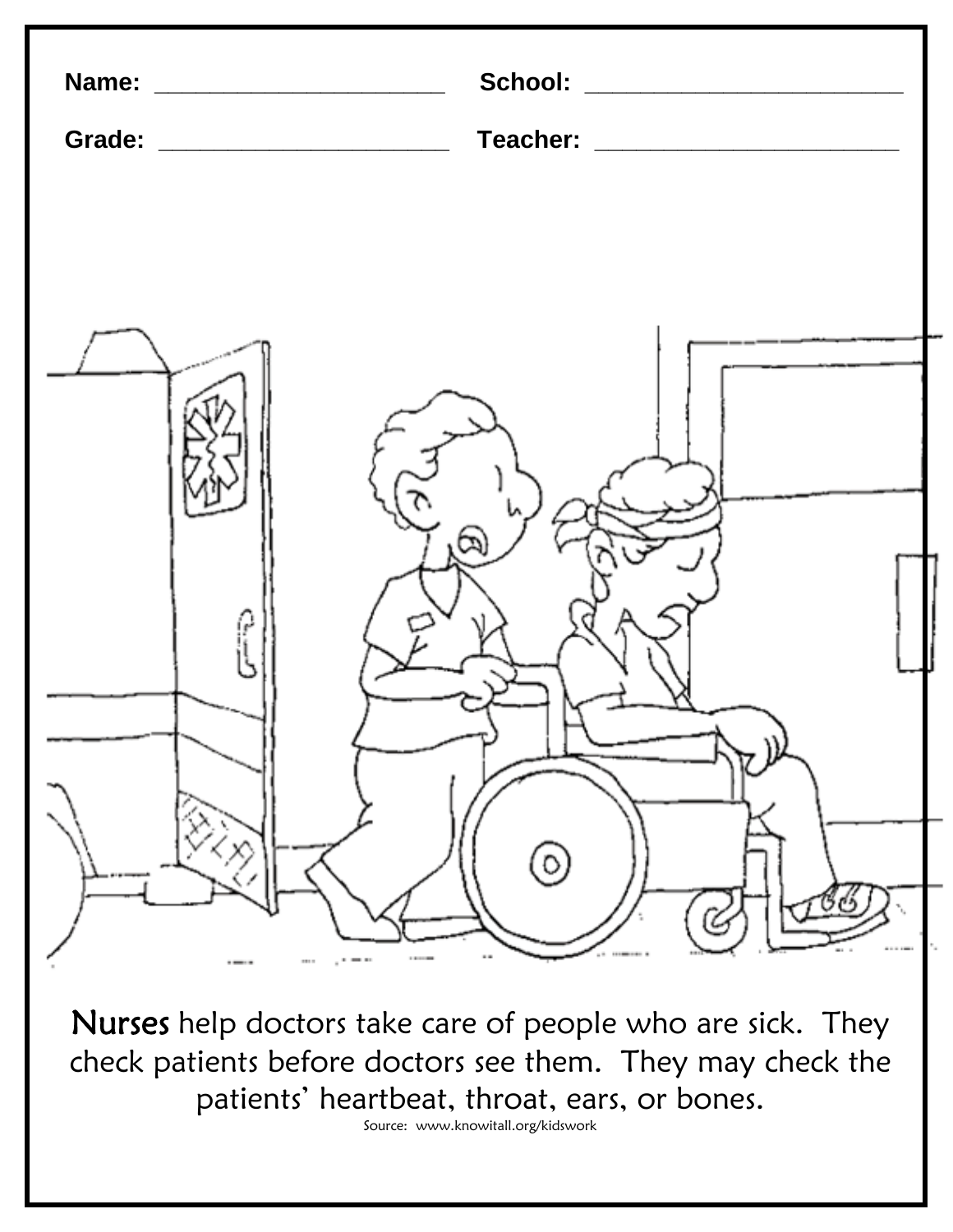|                                | School: ________________________ |
|--------------------------------|----------------------------------|
| Grade: _______________________ |                                  |
| $e^{i\theta}$<br>DL            |                                  |

Physical therapists help people who are hurt when they have things like a broken arm, a twisted ankle, or a hurt back. They show people how to lift weights, jump ropes, or throw heavy balls to help them get better.

Source: www.knowitall.org/kidswork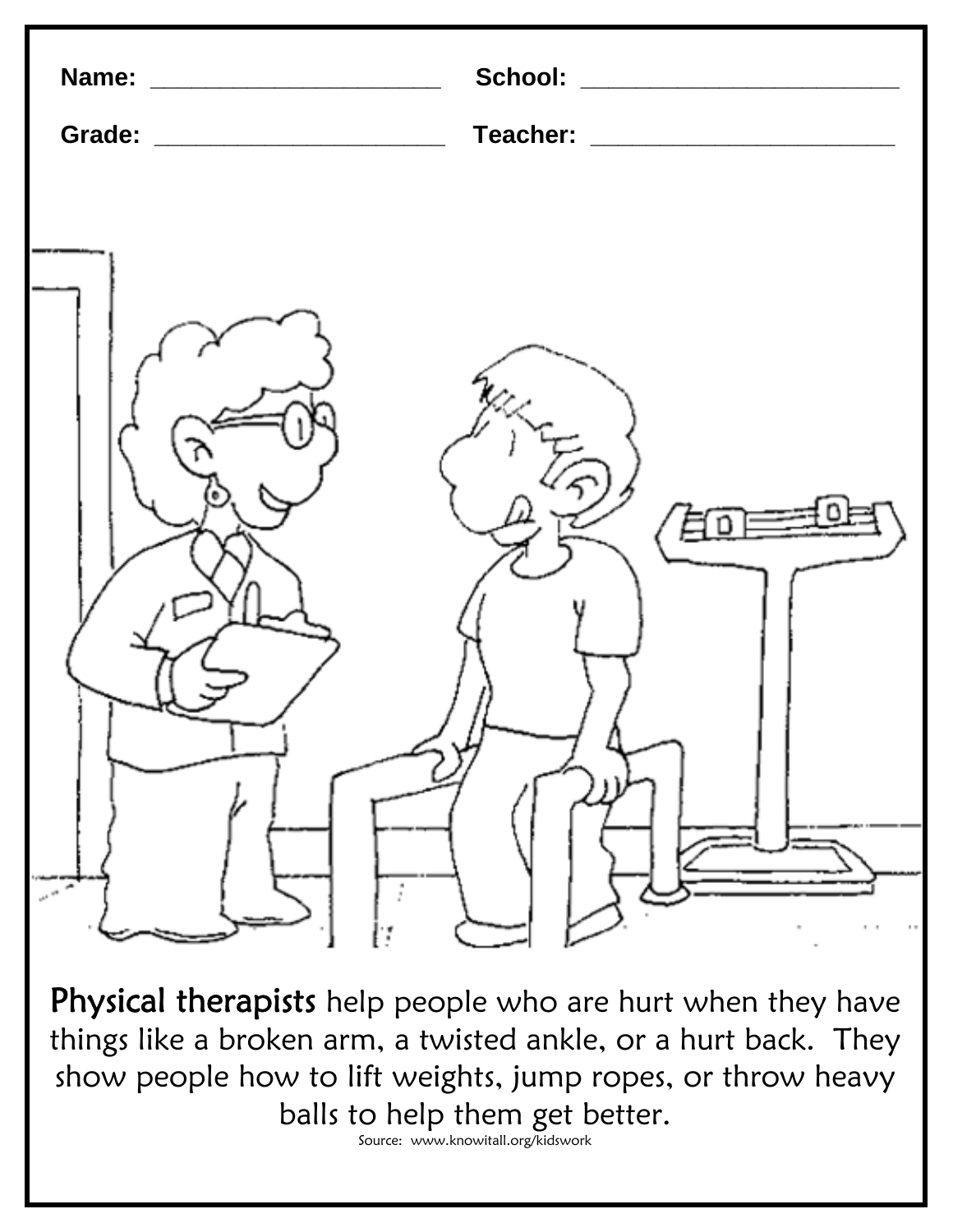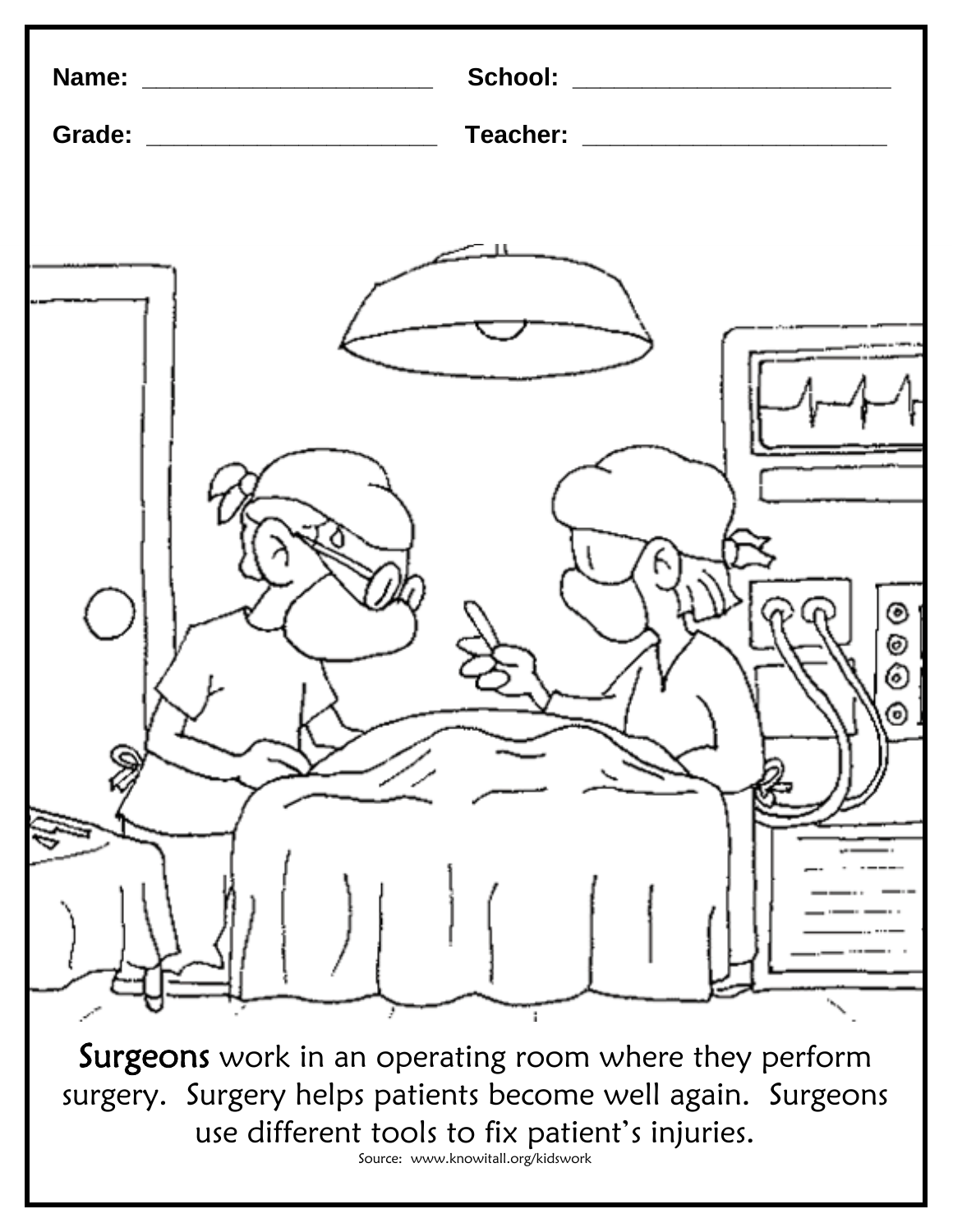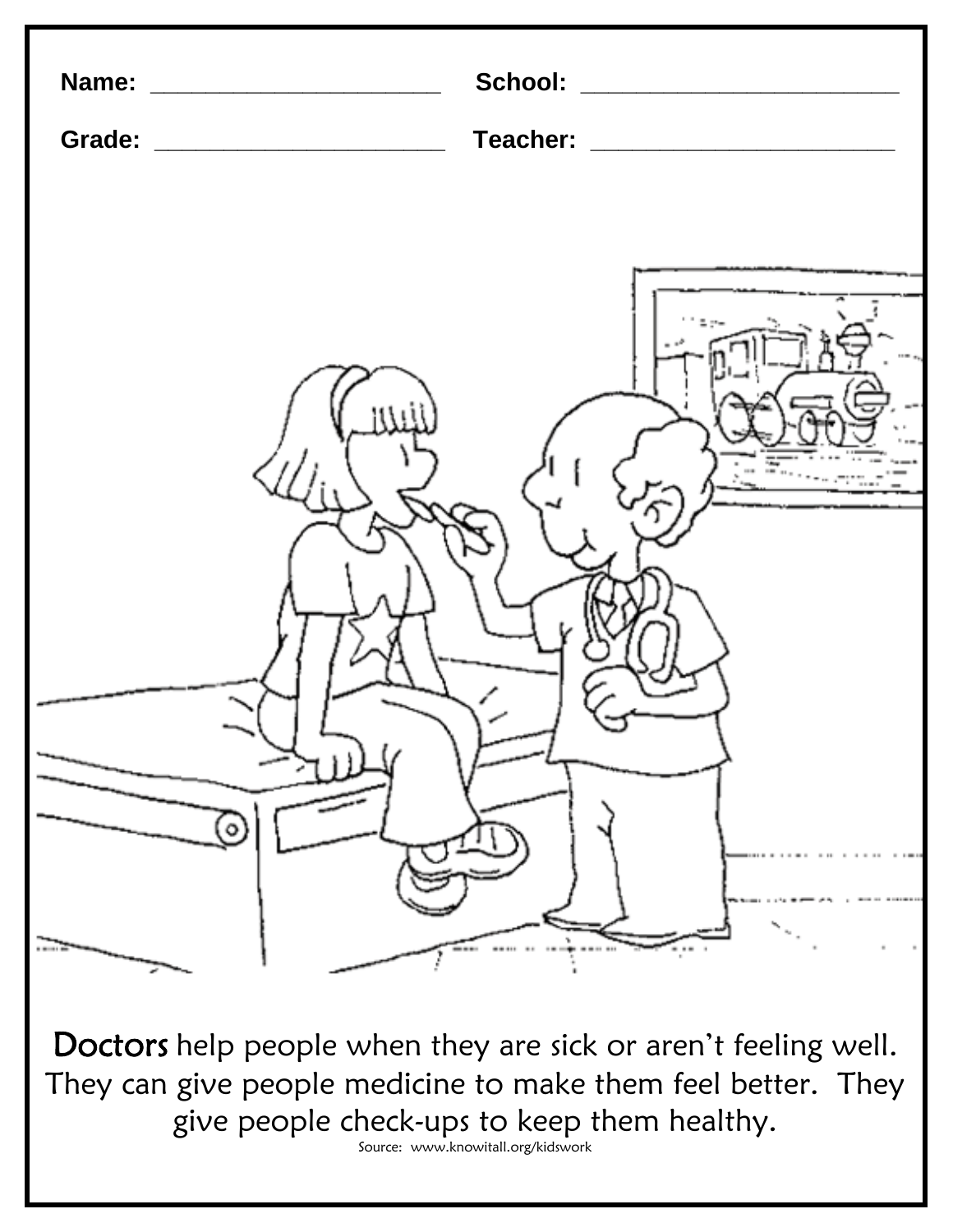